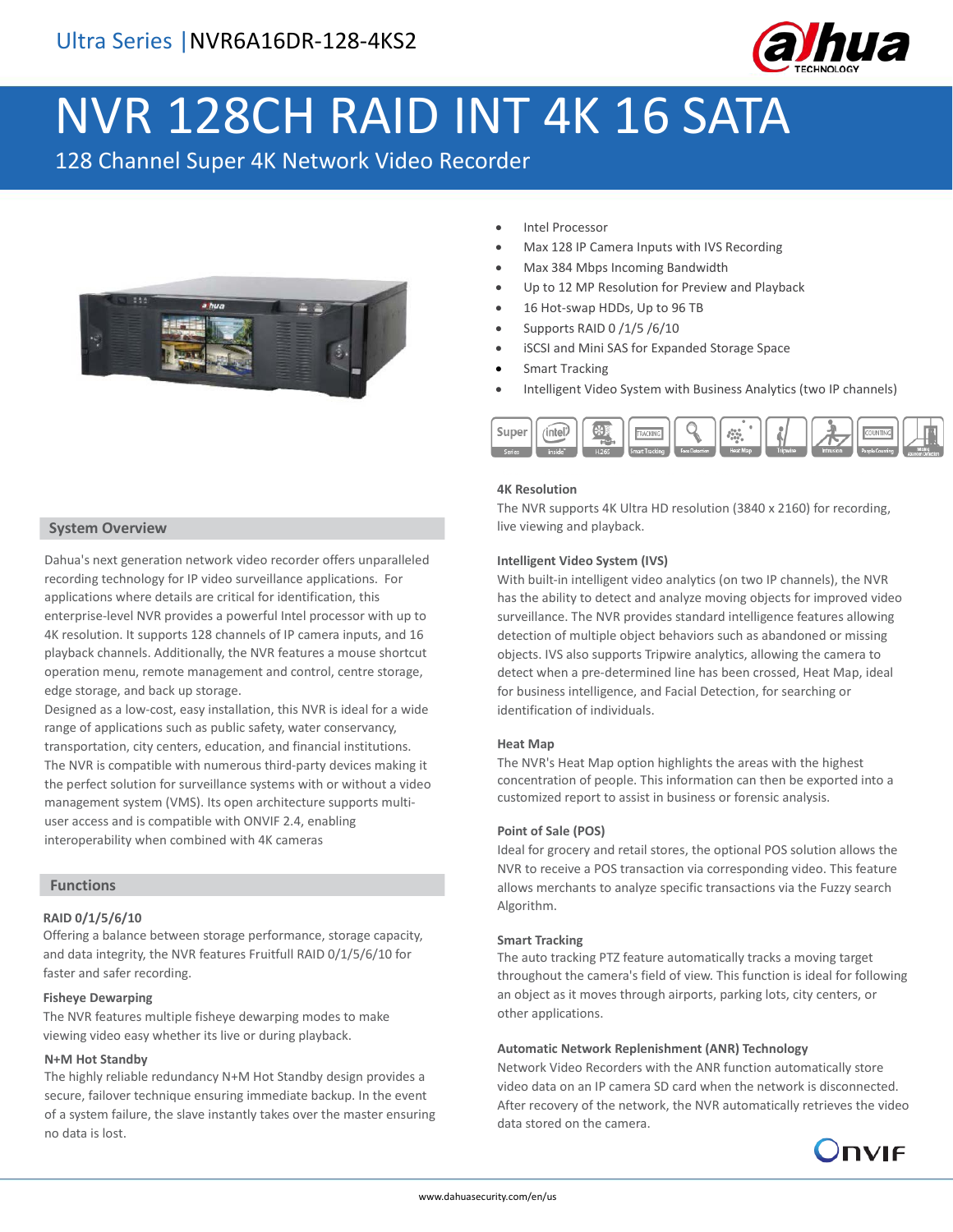# **Technical Specification**

## **System**

| Main Processor                   | Intel Quad-core Processor                                                                                                                                                                                                    |  |
|----------------------------------|------------------------------------------------------------------------------------------------------------------------------------------------------------------------------------------------------------------------------|--|
| <b>Operating System</b>          | <b>Embedded LINUX</b>                                                                                                                                                                                                        |  |
| <b>Display</b>                   |                                                                                                                                                                                                                              |  |
| Interface                        | 2 HDMI (up to 3840 x 2160, Different Source),<br>1 VGA                                                                                                                                                                       |  |
| Native Output<br>Resolution      | 3840 × 2160, 1920 × 1080, 1280 × 1024,<br>1280 × 720, 1024 × 768                                                                                                                                                             |  |
| Maximum Decoding                 | 4ch @12MP 20fps<br>4ch @8MP 30fps<br>8ch @8MP 15fps<br>5ch @6MP 30fps<br>6ch @5MP 30fps<br>8ch @5MP 25fps<br>8ch@ 4MP 30fps<br>9ch @4MP 20fps<br>12ch @3MP 25fps<br>8ch@1080p 60 fps<br>16ch @1080p 30fps<br>25ch@720p 30fps |  |
| Multi-screen<br>Display          | 1st Screen: 1/4/8/9/16/25/36<br>2nd Screen: 1/4/8/9/16                                                                                                                                                                       |  |
| <b>OSD</b>                       | Camera title, Time, Video loss, Camera lock,<br>Motion detection, Recording                                                                                                                                                  |  |
| <b>Video Detection and Alarm</b> |                                                                                                                                                                                                                              |  |
| <b>Trigger Events</b>            | Recording, PTZ, Tour, Alarm Out, Video Push,<br>Email, FTP, Snapshot, Buzzer and Screen Tips                                                                                                                                 |  |
| <b>Video Detection</b>           | Motion Detection, MD Zones: 396 (22 $\times$ 18),<br>Video Loss and Camera Blank                                                                                                                                             |  |
| Alarm input                      | 16 Channel, Low Level Effective, Green Terminal<br>Interface                                                                                                                                                                 |  |
| <b>Relay Output</b>              | 8 Channel, NO/NC Programmable, Green Terminal<br>Interface                                                                                                                                                                   |  |
| <b>Tracking Trigger Event</b>    | Targeting, Zoom, Tracking, Recording, Snapshot,<br>Alarm, etc.                                                                                                                                                               |  |
| <b>Playback and Backup</b>       |                                                                                                                                                                                                                              |  |
| Playback                         | 128 Mbps in Raid 5 Mode<br>64 Mbps in single HDD Mode                                                                                                                                                                        |  |
| Search Mode                      | Time /Date, Alarm, MD and Exact Search<br>(accurate to a second)                                                                                                                                                             |  |
| <b>Playback Function</b>         | Play, Pause, Stop, Rewind, Fast play, Slow Play,<br>Next File, Previous File, Next Camera, Previous<br>Camera, Full Screen, Repeat, Shuffle, Backup<br>Selection, Digital Zoom                                               |  |
| Backup Mode                      | USB Device/Network/Internal SATA burner/eSATA<br>Device                                                                                                                                                                      |  |
| <b>Storage</b>                   |                                                                                                                                                                                                                              |  |
| Internal HDD                     | 16 SATA III Ports, Up to 8 TB per HDD                                                                                                                                                                                        |  |
| HDD Mode                         | Single, Raid 0/1/5/6/10<br>(Supports Global HDD Hot-spare)<br>Enterprise-level HDD Recommended                                                                                                                               |  |
| eSATA                            | 1 eSATA Port                                                                                                                                                                                                                 |  |
| <b>Auxiliary Interface</b>       |                                                                                                                                                                                                                              |  |
| <b>Front Cover</b>               | Support Hot-swap, 7-inch HD LCD<br>(1920 x 1080 / 1280 x 1024 / 1024 x 768)<br>(Model - D and DR)                                                                                                                            |  |
| USB                              | 4 USB Ports (3 USB 2.0, 1 USB 3.0)                                                                                                                                                                                           |  |
| SAS                              | 1 Mini SAS Port, for Storage Expansion                                                                                                                                                                                       |  |
| RS232                            | 1 Port for PC Communication and Keyboard                                                                                                                                                                                     |  |

RS485 1 Port for PTZ Control

#### **Third-party Support**

| Third-party Support               | Dahua, Arecont Vision, AXIS, Bosch, Brickcom,<br>Canon, CP Plus, Dynacolor, Honeywell, Panasonic,<br>Pelco, Samsung, Sanyo, Sony, Videotec, Vivotek,<br>and more       |  |
|-----------------------------------|------------------------------------------------------------------------------------------------------------------------------------------------------------------------|--|
| <b>Audio and Video</b>            |                                                                                                                                                                        |  |
| IP Camera Input                   | 128 Channel                                                                                                                                                            |  |
| Two-way Talk                      | 1 Channel Input, 1 Channel Output, RCA                                                                                                                                 |  |
| Recording                         |                                                                                                                                                                        |  |
| Compression                       | H.265/H.264/MJPEG                                                                                                                                                      |  |
| Supported IP Camera<br>Resolution | 12 MP, 8 MP, 6 MP, 5 MP, 4 MP, 3 MP, 1080p,<br>1.3 MP, 720p                                                                                                            |  |
| Maximum Incoming<br>Bandwidth     | 384 Mbps                                                                                                                                                               |  |
| <b>Bit Rate</b>                   | 1 Kbps to 20 Mbps per Channel                                                                                                                                          |  |
| Record Mode                       | Manual, Schedule (Regular, Continuous), MD<br>(Video detection: Motion Detection, Camera Blank<br>Video Loss), Alarm, Stop                                             |  |
| Record Interval                   | 1 to 120 min (default: 60 min),<br>Pre-record: 1 to 30 sec, Post-record: 10 to 300 sec                                                                                 |  |
| <b>Network</b>                    |                                                                                                                                                                        |  |
| Ethernet                          | 4 RJ-45 Ports (10/100/1000 Mbps)                                                                                                                                       |  |
| <b>Network Function</b>           | HTTP, TCP/IP, IPv4/IPv6, UPnP, RTSP, UDP, SMTP,<br>NTP, DHCP, DNS, IP Filter, PPPoE,DDNS, FTP, Alarm<br>Server, IP Search (Support Dahua IP camera, DVR,<br>NVS, etc.) |  |
| <b>Optical Fiber Interface</b>    | 2 Giga Optical Fiber Interface                                                                                                                                         |  |
| Max. User Access                  | 128 users                                                                                                                                                              |  |
| <b>Smart Phone</b>                | iPhone, iPad, Android                                                                                                                                                  |  |
| Interoperability                  | ONVIF 2.4, CGI Conformant                                                                                                                                              |  |
| <b>Electrical</b>                 |                                                                                                                                                                        |  |
| Power Supply                      | 100 to 240 VAC, 50/60 Hz, Redundant                                                                                                                                    |  |
| Power Consumption                 | < 51 W, without HDD                                                                                                                                                    |  |
| <b>Environmental</b>              |                                                                                                                                                                        |  |
| <b>Operating Conditions</b>       | -10°C to +55°C (+14°F to +131°F), 86 to 106 kpa                                                                                                                        |  |
| <b>Storage Conditions</b>         | -20°C to +70°C (-4°F to +158°F), 0 to 90% RH                                                                                                                           |  |